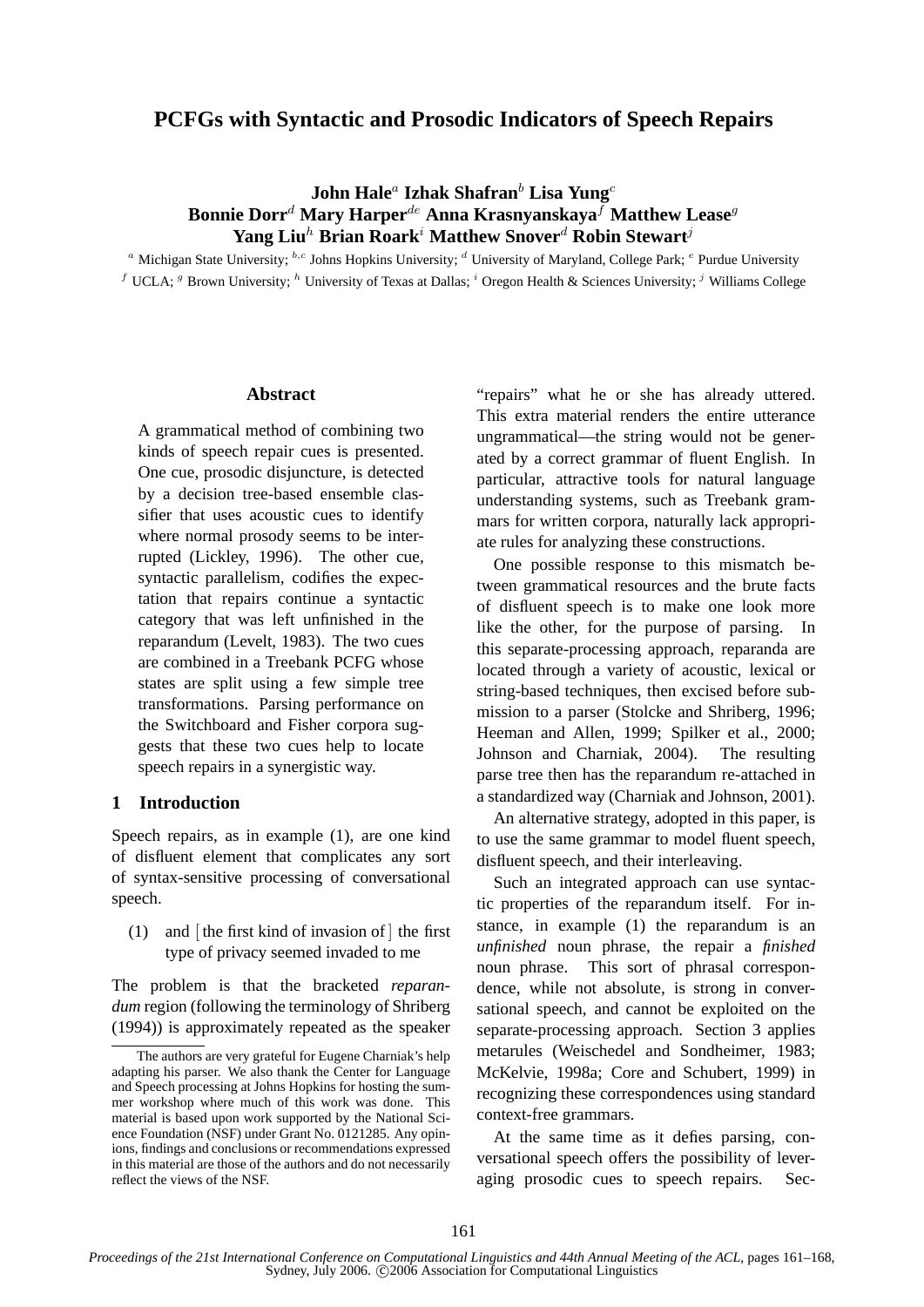File: sw02012\_1\_eg2.sph Page: 1 of 2 Printed: Thu Dec 15 22:50:02



Figure 1: The pause between two *or* s and the glottalization at the end of the first makes it easy for a listener to identify the repair.

tion 2 describes a classifier that learns to label prosodic breaks suggesting upcoming disfluency. These marks can be propagated up into parse trees and used in a probabilistic context-free grammar (PCFG) whose states are systematically split to encode the additional information.

Section 4 reports results on Switchboard (Godfrey et al., 1992) and Fisher EARS RT04F data, suggesting these two features can bring about independent improvements in speech repair detection. Section 5 suggests underlying linguistic and statistical reasons for these improvements. Section 6 compares the proposed grammatical method to other related work, including state of the art separate-processing approaches. Section 7 concludes by indicating a way that string- and treebased approaches to reparandum identification could be combined.

## **2 Prosodic disjuncture**

Everyday experience as well as acoustic analysis suggests that the syntactic interruption in speech repairs is typically accompanied by a change in prosody (Nakatani and Hirschberg, 1994; Shriberg, 1994). For instance, the spectrogram corresponding to example (2), shown in Figure 1,

(2) the jehovah's witness or [ or ] mormons or someone

reveals a noticeable pause between the occurrence of the two *or*s, and an unexpected glottalization at the end of the first one. Both kinds of cues have been advanced as explanations for human listeners' ability to identify the reparandum even before the repair occurs.

Retaining only the second explanation, Lickley (1996) proposes that there is no "edit signal" per se but that repair is cued by the absence of smooth

formant transitions and lack of normal juncture phenomena.

One way to capture this notion in the syntax is to enhance the input with a special disjuncture symbol. This symbol can then be propagated in the grammar, as illustrated in Figure 2. This work uses a suffix  $\tilde{+}$  to encode the perception of abnormal prosody after a word, along with phrasal -BRK tags to decorate the path upwards to reparandum constituents labeled EDITED. Such



Figure 2: Propagating *BRK*, the evidence of disfluent juncture, from acoustics to syntax.

disjuncture symbols are identified in the ToBI labeling scheme as break indices (Price et al., 1991; Silverman et al., 1992).

The availability of a corpus annotated with ToBI labels makes it possible to design a break index classifier via supervised training. The corpus is a subset of the Switchboard corpus, consisting of sixty-four telephone conversations manually annotated by an experienced linguist according to a simplified ToBI labeling scheme (Ostendorf et al., 2001). In ToBI, degree of disjuncture is indicated by integer values from 0 to 4, where a value of 0 corresponds to clitic and 4 to a major phrase break. In addition, a suffix  $p$  denotes perceptually disfluent events reflecting, for example,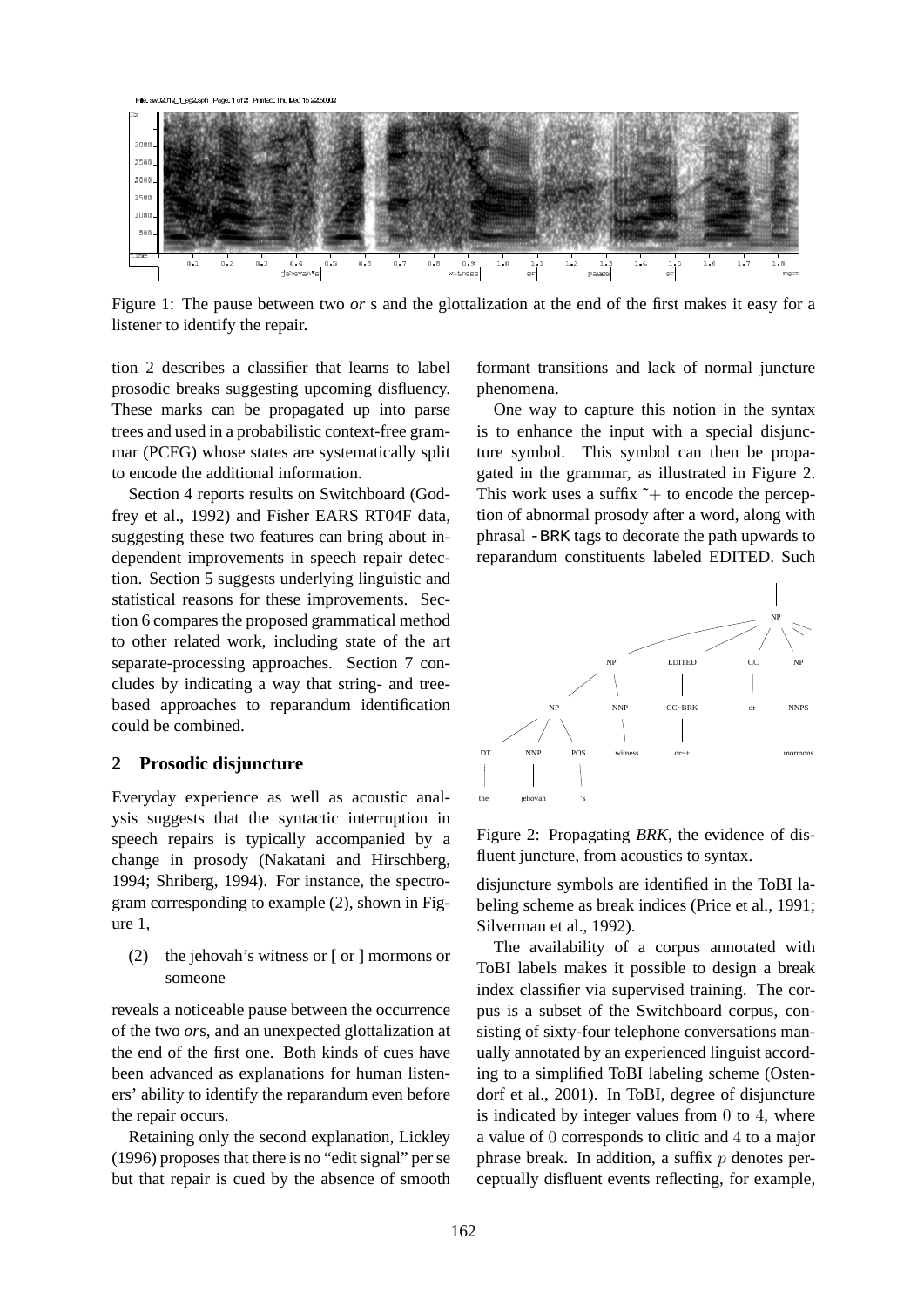hesitation or planning. In conversational speech the intermediate levels occur infrequently and the break indices can be broadly categorized into three groups, namely, 1, 4 and  $p$  as in Wong et al. (2005).

A classifier was developed to predict three break indices at each word boundary based on variations in pitch, duration and energy associated with word, syllable or sub-syllabic constituents (Shriberg et al., 2005; Sonmez et al., 1998). To compute these features, phone-level time-alignments were obtained from an automatic speech recognition system. The duration of these phonological constituents were derived from the ASR alignment, while energy and pitch were computed every 10ms with *snack*, a public-domain sound toolkit (Sjlander, 2001). The duration, energy, and pitch were post-processed according to stylization procedures outlined in Sonmez et al. (1998) and normalized to account for variability across speakers.

Since the input vector can have missing values such as the absence of pitch during unvoiced sound, only decision tree based classifiers were investigated. Decision trees can handle missing features gracefully. By choosing different combinations of splitting and stopping criteria, an ensemble of decision trees was built using the publicly-available IND package (Buntine, 1992). These individual classifiers were then combined into ensemble-based classifiers.

Several classifiers were investigated for detecting break indices. On ten-fold cross-validation, a bagging-based classifier (Breiman, 1996) predicted prosodic breaks with an accuracy of 83.12% while chance was 67.66%. This compares favorably with the performance of the supervised classifiers on a similar task in Wong et al. (2005). Random forests and hidden Markov models provide marginal improvements at considerable computational cost (Harper et al., 2005).

For speech repair, the focus is on detecting disfluent breaks. The precision and recall trade-off on its detection can be adjusted using a threshold on the posterior probability of predicting "p", as shown in Figure 3.

In essence, the large number of acoustic and prosodic features related to disfluency are encoded via the ToBI label 'p', and provided as additional observations to the PCFG. This is unlike previous work on incorporating prosodic information (Gre-



Figure 3: DET curve for detecting disfluent breaks from acoustics.

gory et al., 2004; Lease et al., 2005; Kahn et al., 2005) as described further in Section 6.

## **3 Syntactic parallelism**

The other striking property of speech repairs is their parallel character: subsequent repair regions 'line up' with preceding reparandum regions. This property can be harnessed to better estimate the length of the reparandum by considering parallelism from the perspective of syntax. For instance, in Figure 4(a) the unfinished reparandum noun phrase is repaired by another noun phrase – the syntactic categories are parallel.

## **3.1 Levelt's WFR and Conjunction**

The idea that the reparandum is syntactically parallel to the repair can be traced back to Levelt (1983). Examining a corpus of Dutch picture descriptions, Levelt proposes a bi-conditional wellformedness rule for repairs (WFR) that relates the structure of repairs to the structure of conjunctions. The WFR conceptualizes repairs as the conjunction of an unfinished reparandum string  $(\alpha)$ with a properly finished repair  $(\gamma)$ . Its original formulation, repeated here, ignores optional interregna like "er" or "I mean."

**Well-formedness rule for repairs (WFR)** A repair  $\langle \alpha \gamma \rangle$  is well-formed if and only if there is a string  $\beta$  such that the string  $\langle \alpha \beta$  *and*<sup>\*</sup>  $\gamma$ ) is well-formed, where  $\beta$  is a completion of the constituent directly dominating the last element of  $\alpha$ . (*and* is to be deleted if that last element is itself a sentence connective)

In other words, the string  $\alpha$  is a prefix of a phrase whose completion,  $\beta$ —if it were present—would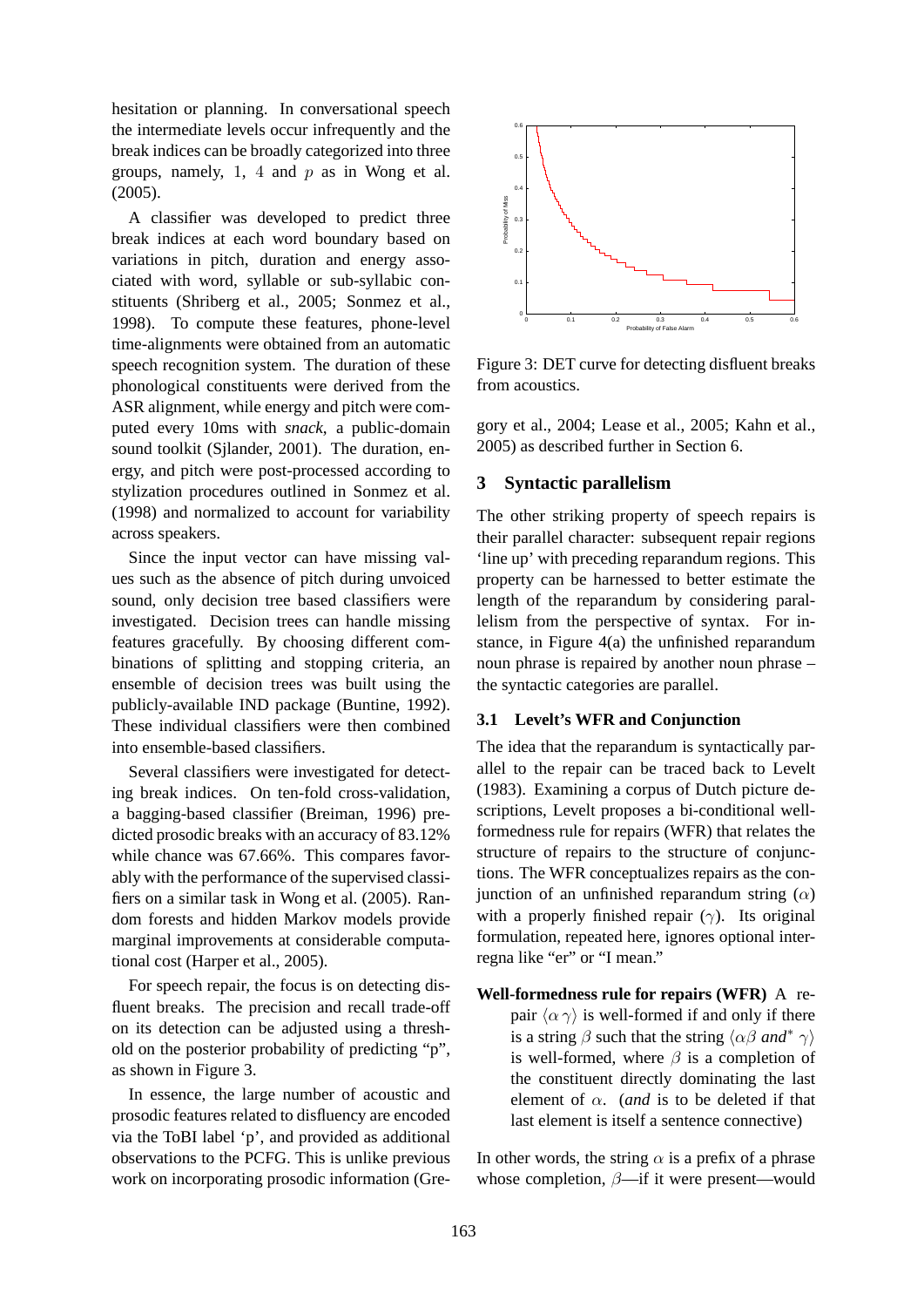render the whole phrase  $\alpha\beta$  grammatically conioinable with the repair  $\gamma$ . In example (1)  $\alpha$  is the string 'the first kind of invasion of',  $\gamma$  is 'the first type of privacy' and  $\beta$  is probably the single word 'privacy.'

This kind of conjoinability typically requires the syntactic categories of the conjuncts to be the same (Chomsky, 1957, 36). That is, a rule schema such as  $(2)$  where X is a syntactic category, is preferred over one where X is not constrained to be the same on either side of the conjunction.

$$
X \to X\operatorname{Conj} X \tag{2}
$$

If, as schema (2) suggests, conjunction does favor like-categories, and, as Levelt suggests, wellformed repairs are conjoinable with finished versions of their reparanda, then the syntactic categories of repairs ought to match the syntactic categories of (finished versions of) reparanda.

#### **3.2 A WFR for grammars**

Levelt's WFR imposes two requirements on a grammar

- distinguishing a separate category of 'unfinished' phrases
- identifying a syntactic category for reparanda

Both requirements can be met by adapting Treebank grammars to mirror the analysis of McKelvie<sup>1</sup> (1998a; 1998b). McKelvie derives phrase structure rules for speech repairs from fluent rules by adding a new feature called abort that can take values true and false. For a given grammar rule of the form

$$
A\to B\,C
$$

a metarule creates other rules of the form

$$
\begin{aligned} \text{A [abort} &= Q] \rightarrow \\ \text{B [abort} &= \text{false}] \text{ C [abort} = Q] \end{aligned}
$$

where  $Q$  is a propositional variable. These rules say, in effect, that the constituent A is aborted just in case the last daughter C is aborted. Rules that don't involve a constant value for Q ensure that the same value appears on parents and children. The

WFR is then implemented by rule schemas such as (3)

$$
X \to X \left[ \text{abort} = \text{true} \right] \left( \text{AFF} \right) X \tag{3}
$$

that permit the optional interregnum AFF to conjoin an unfinished X-phrase (the reparandum) with a finished X-phrase (the repair) that comes after it.

## **3.3 A WFR for Treebanks**

McKelvie's formulation of Levelt's WFR can be applied to Treebanks by systematically recoding the annotations to indicate which phrases are unfinished and to distinguish matching from nonmatching repairs.

#### **3.3.1 Unfinished phrases**

Some Treebanks already mark unfinished phrases. For instance, the Penn Treebank policy (Marcus et al., 1993; Marcus et al., 1994) is to annotate the lowest node that is unfinished with an  $-WNF$  tag as in Figure 4(a).

It is straightforward to propagate this mark upwards in the tree from wherever it is annotated to the nearest enclosing EDITED node, just as -BRK is propagated upwards from disjuncture marks on individual words. This percolation simulates the action of McKelvie's [abort = *true*]. The resulting PCFG is one in which distributions on phrase structure rules with 'missing' daughters are segregated from distributions on 'complete' rules.

#### **3.4 Reparanda categories**

The other key element of Levelt's WFR is the idea of conjunction of elements that are in some sense the same. In the Penn Treebank annotation scheme, reparanda always receive the label EDITED. This means that the syntactic category of the reparandum is hidden from any rule which could favor matching it with that of the repair. Adding an additional mark on this EDITED node (a kind of daughter annotation) rectifies the situation, as depicted in Figure 4(b), which adds the notation -childNP to a tree in which the unfinished tags have been propagated upwards. This allows a Treebank PCFG to represent the generalization that speech repairs tend to respect syntactic category.

### **4 Results**

Three kinds of experiments examined the effectiveness of syntactic and prosodic indicators of

<sup>&</sup>lt;sup>1</sup>McKelvie's metarule approach declaratively expresses Hindle's (1983) Stack Editor and Category Copy Editor rules. This classic work effectively states the WFR as a program for the Fidditch deterministic parser.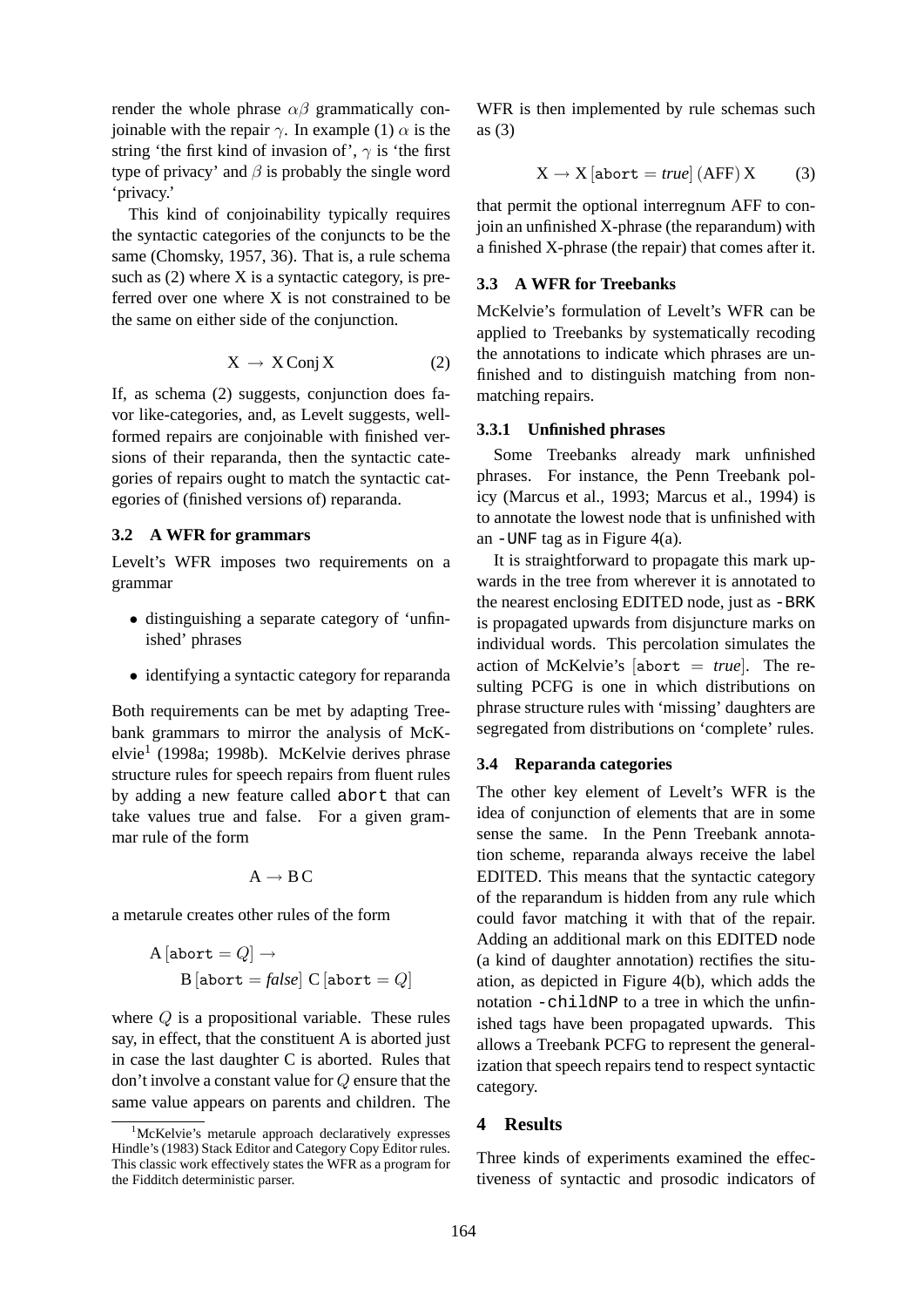

(b) -UNF propagated, daughter-annotated Switchboard tree

Figure 4: Input (a) and output (b) of tree transformations.

speech repairs. The first two use the CYK algorithm to find the most likely parse tree on a grammar read-off from example trees annotated as in Figures 2 and 4. The third experiment measures the benefit from syntactic indicators alone in Charniak's lexicalized parser (Charniak, 2000). The tables in subsections 4.1, 4.2, and 4.3 summarize the accuracy of output parse trees on two measures. One is the standard Parseval F-measure, which tracks the precision and recall for all labeled constituents as compared to a gold-standard parse. The other measure, EDIT-finding F, restricts consideration to just constituents that are reparanda. It measures the per-word performance identifying a word as dominated by EDITED or not. As in previous studies, reference transcripts were used in all  $\alpha$  cases. A check  $(\sqrt{\ })$  indicates an experiment where prosodic breaks where automatically inferred by the classifier described in section 2, whereas in the  $(\times)$  rows no prosodic information was used.

## **4.1 CYK on Fisher**

Table 1 summarizes the accuracy of a standard CYK parser on the newly-treebanked Fisher corpus (LDC2005E15) of phone conversations, collected as part of the DARPA EARS program. The parser was trained on the entire Switchboard corpus (ca. 107K utterances) then tested on the 5368-utterance 'dev2' subset of the Fisher data. This test set was tagged using MX-

POST (Ratnaparkhi, 1996) which was itself trained on Switchboard. Finally, as described in section 2 these tags were augmented with a special prosodic break symbol if the decision tree rated the probability a ToBI 'p' symbol higher than the threshold value of 0.75.

| Annotation          | <b>Break</b> index | ≃<br>Parseval | <b>EDIT F</b> |
|---------------------|--------------------|---------------|---------------|
| none                | $\times$           | 66.54         | 22.9          |
|                     |                    | 66.08         | 26.1          |
| daughter annotation | $\times$           | 66.41         | 29.4          |
|                     |                    | 65.81         | 31.6          |
| -UNF propagation    | $\times$           | 67.06         | 31.5          |
|                     |                    | 66.45         | 34.8          |
| both                | $\times$           | 69.21         | 40.2          |
|                     |                    | 67.02         | 40.6          |

Table 1: Improvement on Fisher, MXPOSTed tags.

The Fisher results in Table 1 show that syntactic and prosodic indicators provide different kinds of benefits that combine in an additive way. Presumably because of state-splitting, improvement in EDIT-finding comes at the cost of a small decrement in overall parsing performance.

## **4.2 CYK on Switchboard**

Table 2 presents the results of similar experiments on the Switchboard corpus following the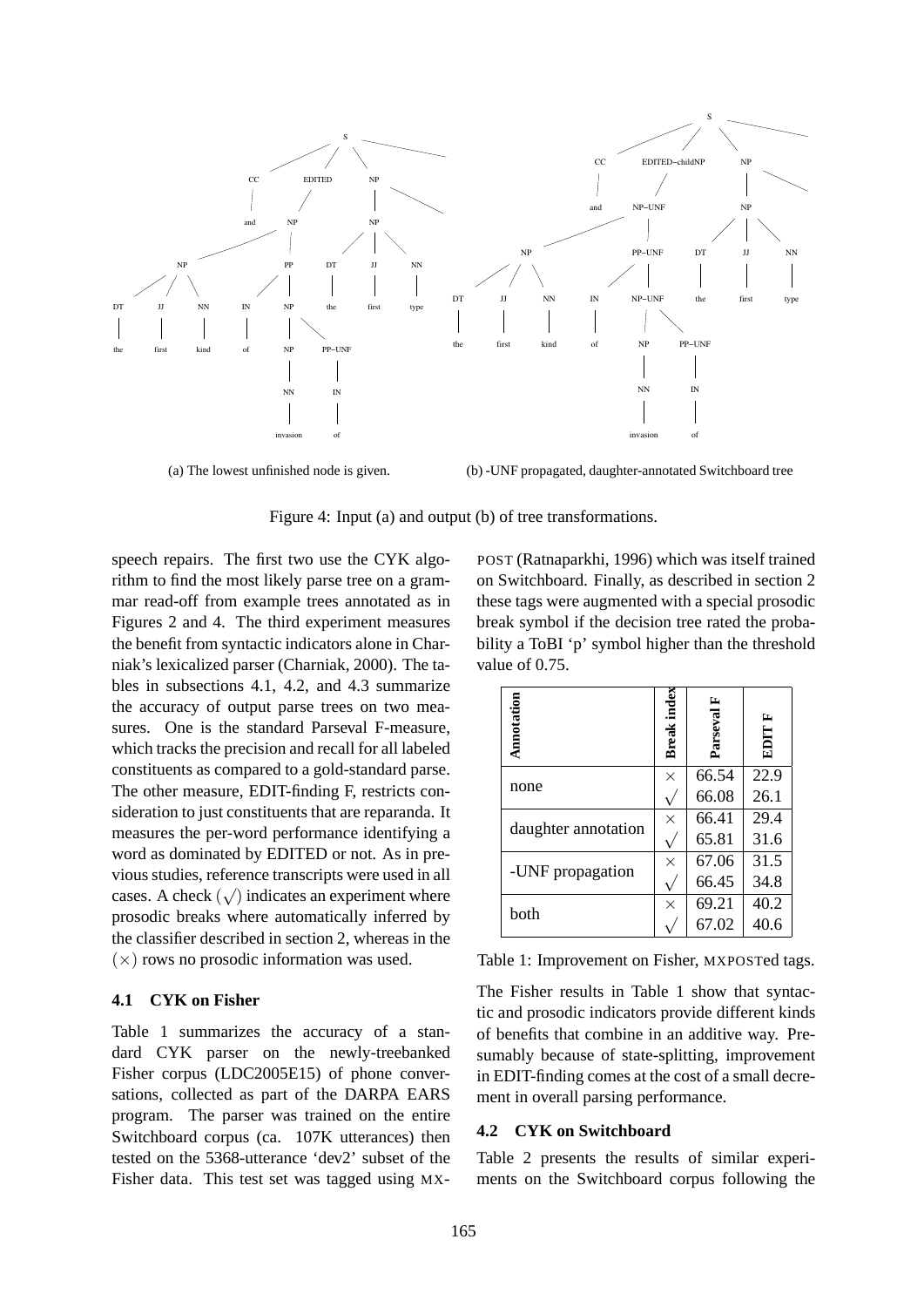train/dev/test partition of Charniak and Johnson (2001). In these experiments, the parser was given correct part-of-speech tags as input.

| Annotation          | <b>Break</b> index | E<br>Parseval | <b>EDIT F</b> |
|---------------------|--------------------|---------------|---------------|
| none                | $\times$           | 70.92         | 18.2          |
|                     |                    | 69.98         | 22.5          |
| daughter annotation | $\times$           | 71.13         | 25.0          |
|                     |                    | 70.06         | 25.5          |
| -UNF propagation    | $\times$           | 71.71         | 31.1          |
|                     |                    | 70.36         | 30.0          |
| both                | $\times$           | 71.16         | 41.7          |
|                     |                    | 71.05         | 36.2          |

Table 2: Improvement on Switchboard, gold tags.

The Switchboard results demonstrate independent improvement from the syntactic annotations. The prosodic annotation helps on its own and in combination with the daughter annotation that implements Levelt's WFR.

### **4.3 Lexicalized parser**

Finally, Table 3 reports the performance of Charniak's non-reranking, lexicalized parser on the Switchboard corpus, using the same test/dev/train partition.

| <b>Annotation</b>   | <b>Parseval F</b> | <b>EDIT F</b> |
|---------------------|-------------------|---------------|
| baseline            | 83.86             | 57.6          |
| daughter annotation | 80.85             | 67.2          |
| -UNF propagation    | 81.68             | 64.7          |
| both                | 80.16             | 70.0          |
| flattened EDITED    | 82.13             | 64.4          |

Table 3: Charniak as an improved EDIT-finder.

Since Charniak's parser does its own tagging, this experiment did not examine the utility of prosodic disjuncture marks. However, the combination of daughter annotation and -UNF propagation does lead to a better grammar-based reparandum-finder than parsers trained on flattened EDITED regions. More broadly, the results suggest that Levelt's WFR is synergistic with the kind of head-to-head lexical dependencies that Charniak's parser uses.

### **5 Discussion**

The pattern of improvement in tables 1, 2, and 3 from *none* or *baseline* rows where no syntac-

tic parallelism or break index information is used, to subsequent rows where it is used, suggest why these techniques work. Unfinished-category annotation improves performance by preventing the grammar of unfinished constituents from being polluted by the grammar of finished constituents. Such purification is independent of the fact that rules with daughters labeled EDITED-childXP tend to also mention categories labeled XP further to the right (or NP and VP, when XP starts with S). This preference for syntactic parallelism can be triggered either by externally-suggested ToBI break indices or grammar rules annotated with -UNF. The prediction of a disfluent break could be further improved by POS features and Ngram language model scores (Spilker et al., 2001; Liu, 2004).

## **6 Related Work**

There have been relatively few attempts to harness prosodic cues in parsing. In a spoken language system for VERBMOBIL task, Batliner and colleagues (2001) utilize prosodic cues to dramatically reduce lexical analyses of disfluencies in a end-to-end real-time system. They tackle speech repair by a cascade of two stages – identification of potential interruption points using prosodic cues with 90% recall and many false alarms, and the lexical analyses of their neighborhood. Their approach, however, does not exploit the synergy between prosodic and syntactic features in speech repair. In Gregory et al. (2004), over 100 real-valued acoustic and prosodic features were quantized into a heuristically selected set of discrete symbols, which were then treated as pseudo-punctuation in a PCFG, assuming that prosodic cues function like punctuation. The resulting grammar suffered from data sparsity and failed to provide any benefits. Maximum entropy based models have been more successful in utilizing prosodic cues. For instance, in Lease et al. (2005), interruption point probabilities, predicted by prosodic classifiers, were quantized and introduced as features into a speech repair model along with a variety of TAG and PCFG features. Towards a clearer picture of the interaction with syntax and prosody, this work uses ToBI to capture prosodic cues. Such a method is analogous to Kahn et al. (2005) but in a generative framework.

The TAG-based model of Johnson and Charniak (2004) is a separate-processing approach that rep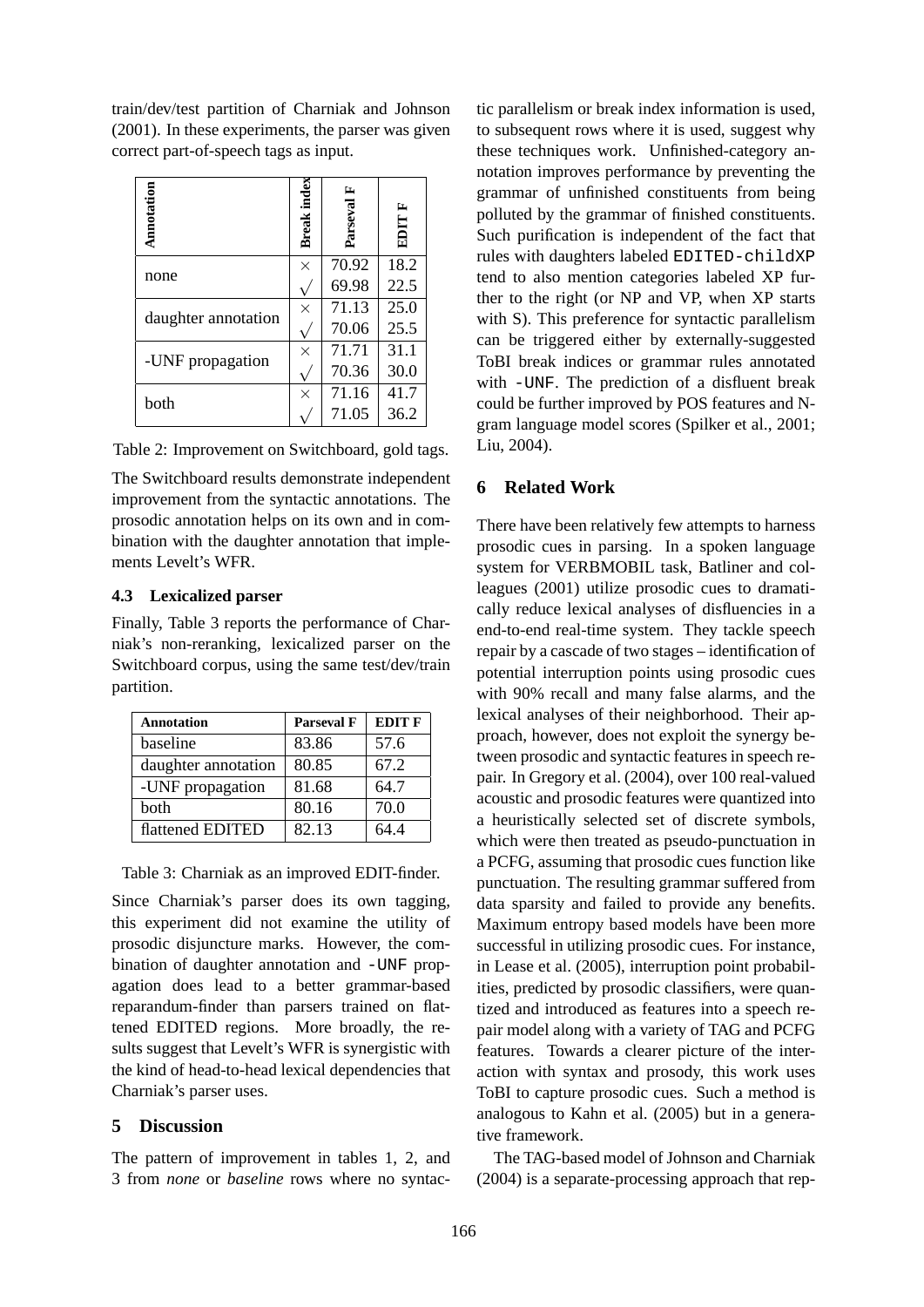resents the state of the art in reparandum-finding.

Johnson and Charniak explicitly model the crossed dependencies between individual words in the reparandum and repair regions, intersecting this sequence model with a parser-derived language model for fluent speech. This second step improves on Stolcke and Shriberg (1996) and Heeman and Allen (1999) and outperforms the specific grammar-based reparandum-finders tested in section 4. However, because of separate-processing the TAG channel model's analyses do not reflect the syntactic structure of the sentence being analyzed, and thus that particular TAG-based model cannot make use of properties that depend on the phrase structure of the reparandum region. This includes the syntactic category parallelism discussed in section 3 but also predicate-argument structure. If edit hypotheses were augmented to mention particular tree nodes where the reparandum should be attached, such syntactic parallelism constraints could be exploited in the reranking framework of Johnson et al. (2004).

The approach in section 3 is more closely related to that of Core and Schubert (1999) who also use metarules to allow a parser to switch from speaker to speaker as users interrupt one another. They describe their metarule facility as a modification of chart parsing that involves copying of specific arcs just in case specific conditions arise. That approach uses a combination of longest-first heuristics and thresholds rather than a complete probabilistic model such as a PCFG.

Section 3's PCFG approach can also be viewed as a declarative generalization of Roark's (2004) EDIT-CHILD function. This function helps an incremental parser decide upon particular treedrawing actions in syntactically-parallel contexts like speech repairs. Whereas Roark conditions the expansion of the first constituent of the repair upon the corresponding first constituent of the reparandum, in the PCFG approach there exists a separate rule (and thus a separate probability) for each alternative sequence of reparandum constituents.

## **7 Conclusion**

Conventional PCFGs can improve their detection of speech repairs by incorporating Lickley's hypothesis about interrupted prosody and by implementing Levelt's well-formedness rule. These benefits are additive.

The strengths of these simple tree-based tech-

niques should be combinable with sophisticated string-based (Johnson and Charniak, 2004; Liu, 2004; Zhang and Weng, 2005) approaches by applying the methods of Wieling et al. (2005) for constraining parses by externally-suggested brackets.

#### **References**

- L. Breiman. 1996. Bagging predictors. *Machine Learning*, 24(2):123–140.
- W. Buntine. 1992. Tree classication software. In *Technology 2002: The Third National Technology Transfer Conference and Exposition*, Baltimore.
- E. Charniak and M. Johnson. 2001. Edit detection and parsing for transcribed speech. In *Proceedings of the 2nd Meeting of the North American Chapter of the Association for Computational Linguistics*, pages 118–126.
- E. Charniak. 2000. A maximum-entropy-inspired parser. In *Proceedings of NAACL-00*, pages 132– 139.
- N. Chomsky. 1957. *Syntactic Structures*. Anua Linguarum Series Minor 4, Series Volume 4. Mouton de Gruyter, The Hague.
- M. G. Core and L. K. Schubert. 1999. A syntactic framework for speech repairs and other disruptions. In *Proceedings of the 37*th *Annual Meeting of the Association for Computational Linguistics*, pages 413– 420.
- J. J. Godfrey, E. C. Holliman, and J. McDaniel. 1992. SWITCHBOARD: Telephone speech corpus for research and development. In *Proceedings of ICASSP*, volume I, pages 517–520, San Francisco.
- M. Gregory, M. Johnson, and E. Charniak. 2004. Sentence-internal prosody does not help parsing the way punctuation does. In *Proceedings of North American Association for Computational Linguistics*.
- M. Harper, B. Dorr, J. Hale, B. Roark, I. Shafran, M. Lease, Y. Liu, M. Snover, and L. Yung. 2005. Parsing and spoken structural event detection. In *2005 Johns Hopkins Summer Workshop Final Report*.
- P. A. Heeman and J. F. Allen. 1999. Speech repairs, intonational phrases and discourse markers: modeling speakers' utterances in spoken dialog. *Computational Linguistics*, 25(4):527–571.
- D. Hindle. 1983. Deterministic parsing of syntactic non-fluencies. In *Proceedings of the ACL*.
- M. Johnson and E. Charniak. 2004. A TAG-based noisy channel model of speech repairs. In *Proceedings of ACL*, pages 33–39.